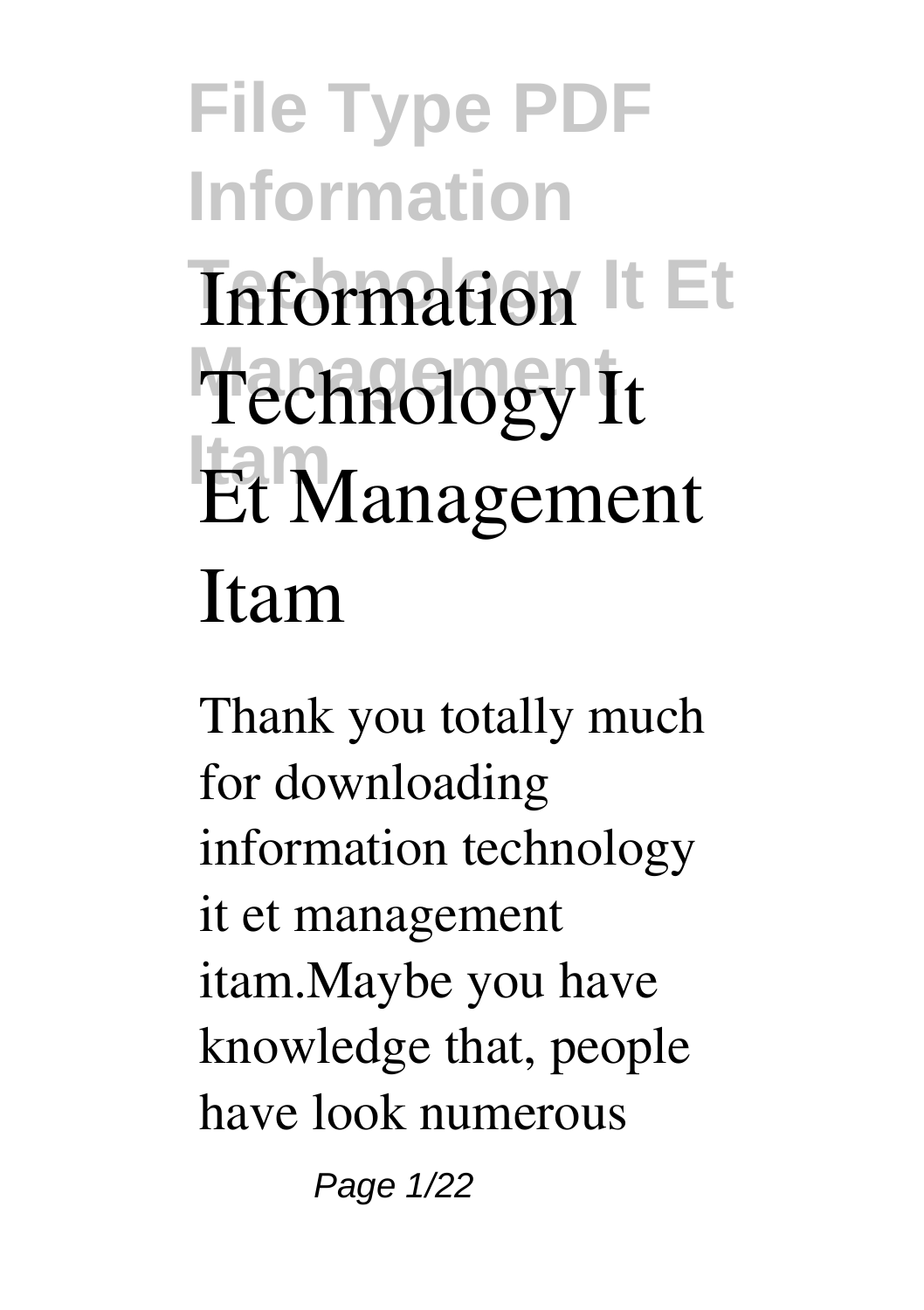period for their favorite books as soon as this **Itam** it et management itam, information technology but end happening in harmful downloads.

Rather than enjoying a good ebook in the manner of a mug of coffee in the afternoon, instead they juggled past some harmful virus inside their computer. Page 2/22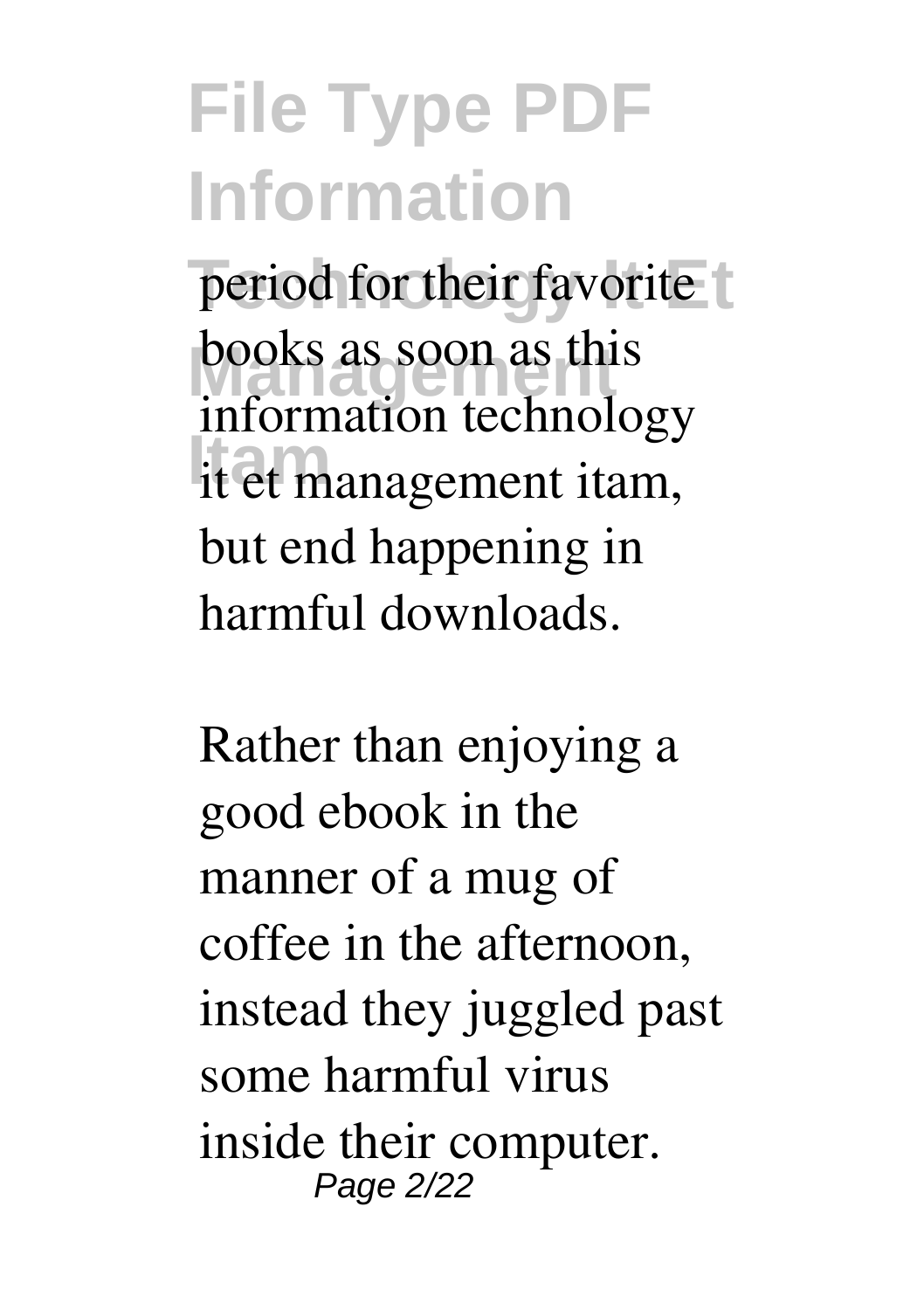information technology  $t$ it et management itam is **Itam** digital library an online understandable in our permission to it is set as public hence you can download it instantly. Our digital library saves in combination countries, allowing you to get the most less latency epoch to download any of our books in imitation of Page 3/22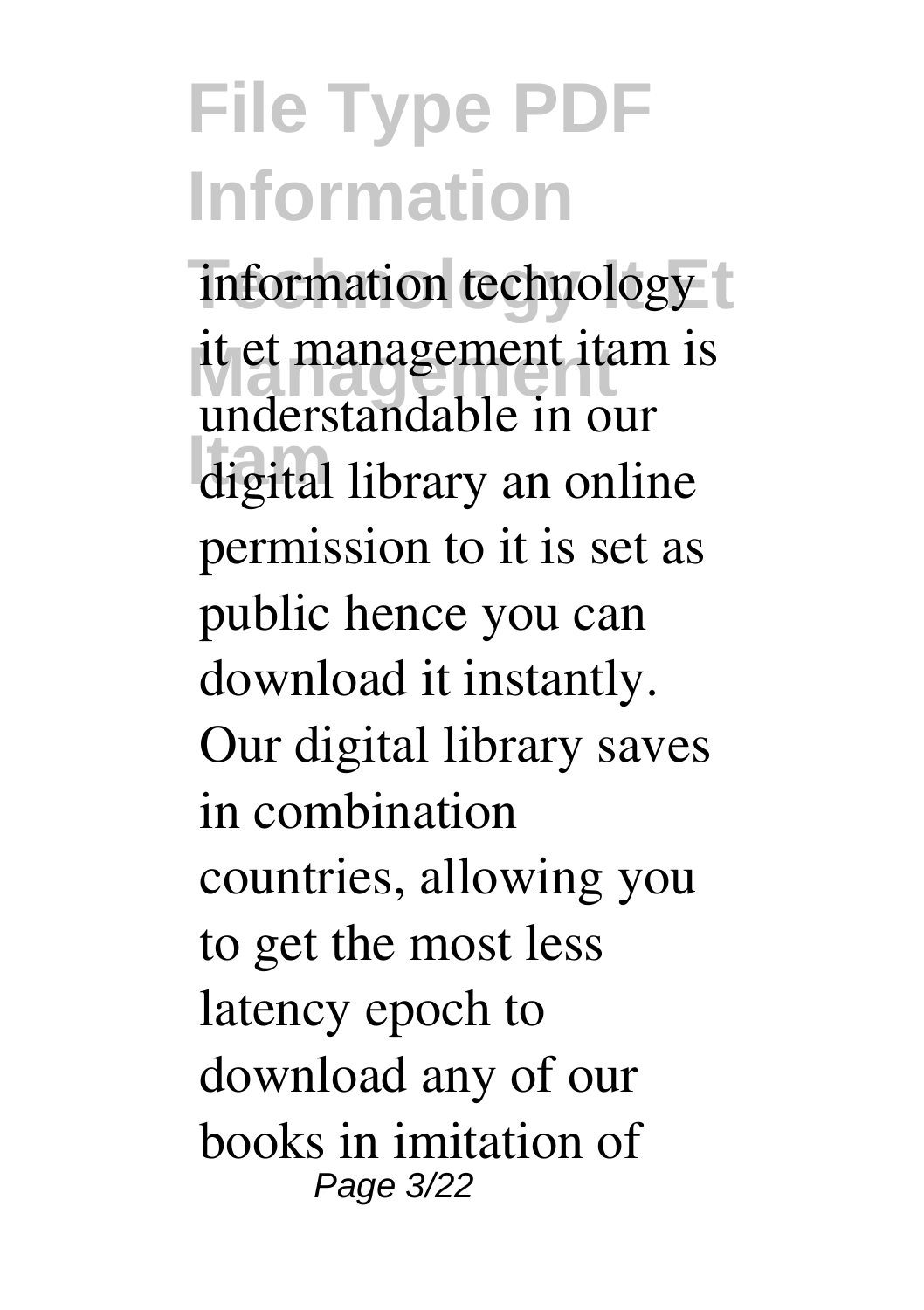this one. Merely said,  $\Box$ the information<br>the index<br>intervals **ITABLE 1995** The community technology it et universally compatible in the same way as any devices to read.

*Information Technology It Et Management* We need a more efficient management of the overall health ecosystem, and adopting Page 4/22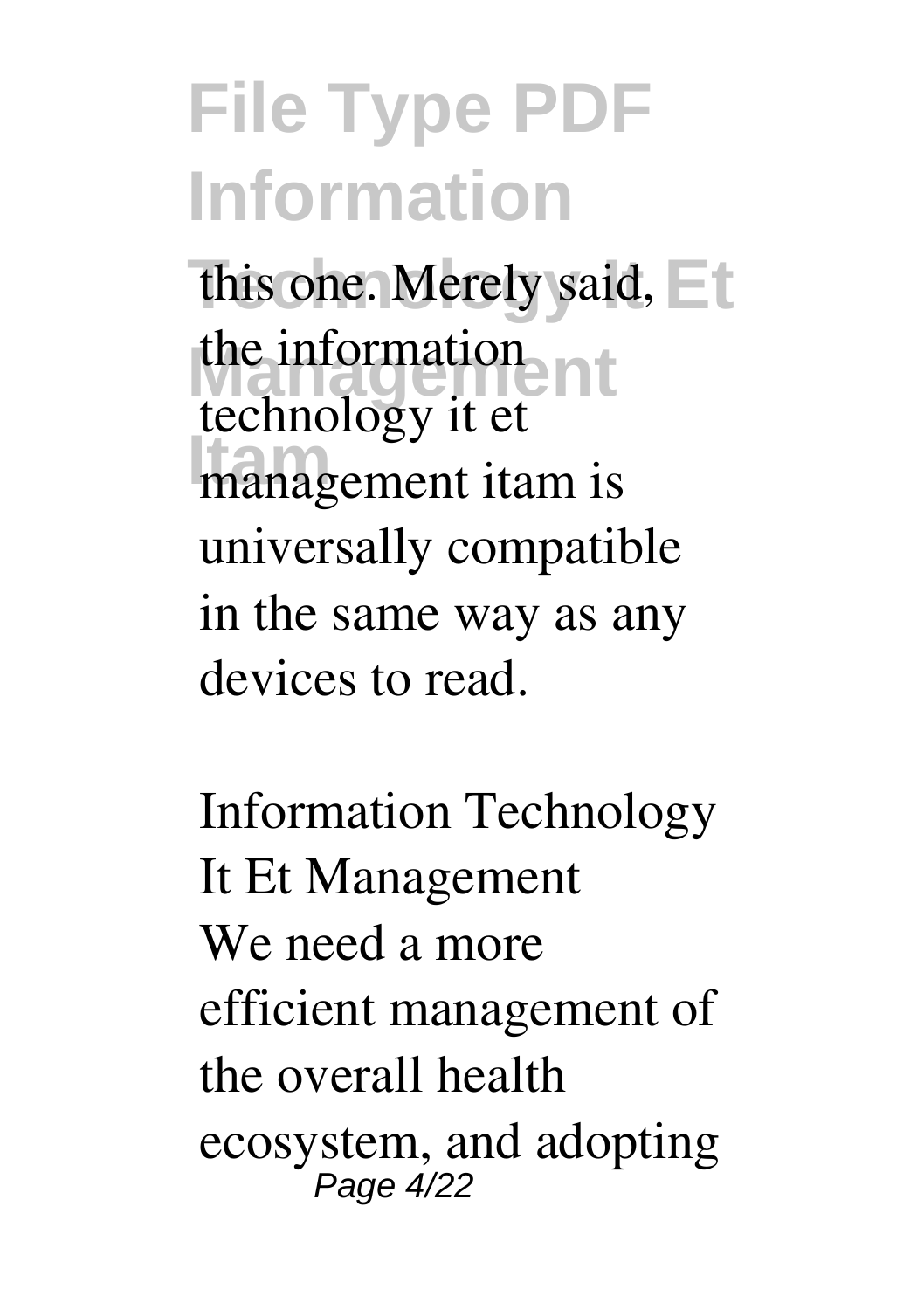a combination of It Et technology with a workforce to addres.. skilled human

*Combination of technology and skilled human workforce can address the last mile gap in healthcare delivery: Sachin Gupta, CEO,IKS Health* The informationtechnology job market Page 5/22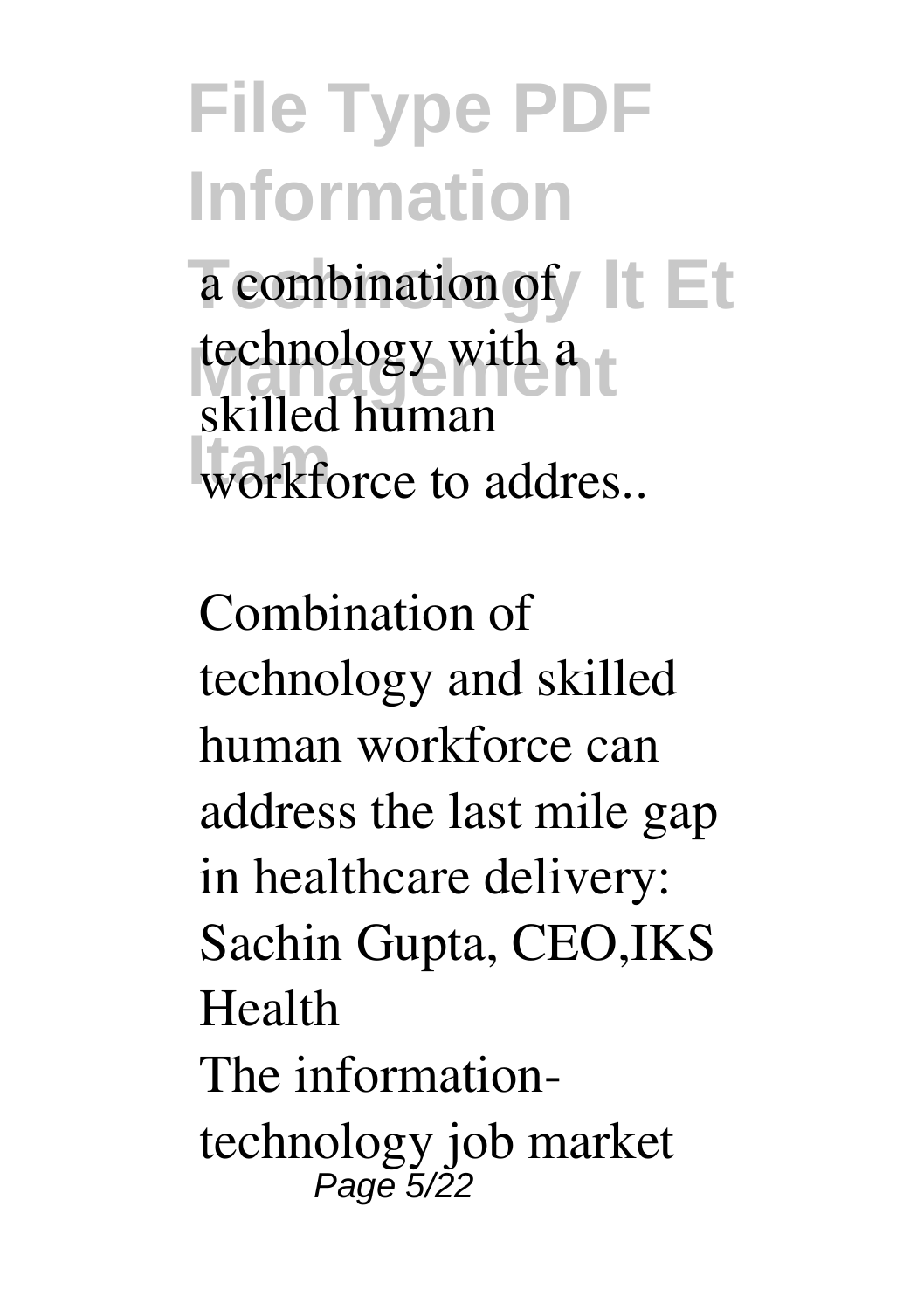has added about 13,000 t positions during each<br>
manth of 2021 as far **Itam** month of 2021 so far.

*IT Leaders Adjust Hiring Strategies With Tech Talent Even More in Demand* CDW to Participate in the Citi 2021 Global Technology Virtual Conference. CDW Corporation (Nasdaq: CDW), a leading multi-Page 6/22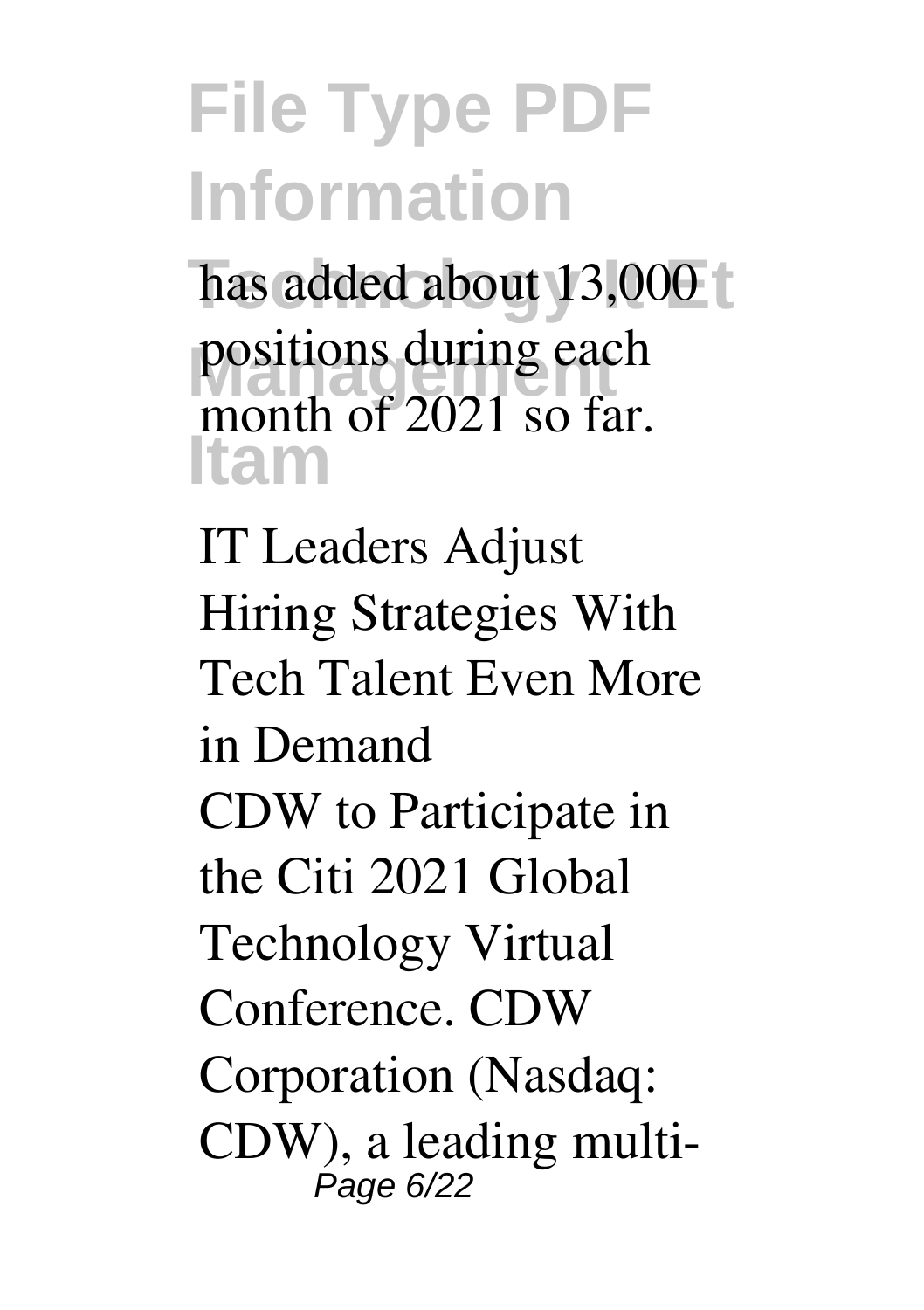brand provider of It Et **Information technol Itam** information technology solutions to busi ...

*CDW to Participate in the Citi 2021 Global Technology Virtual Conference* A VPN is simply a private network that is routed on a public network (e.g the Internet) in an anonymous form and Page 7/22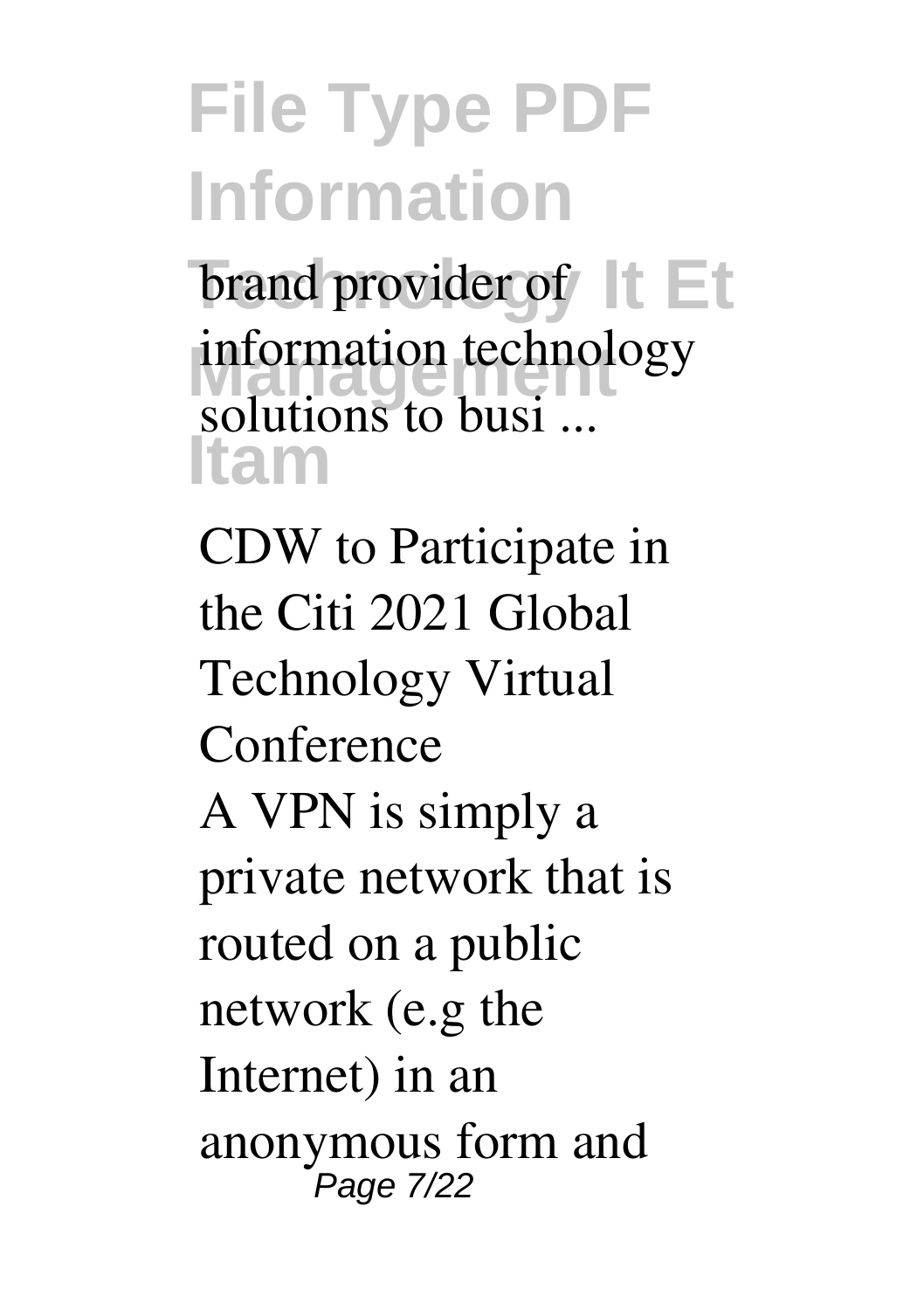thereby protecting the privacy of the users **Itam** privacy-impacting ... from snooping or other

*VPN: Privacy and information security concerns* GTY Technology Holdings Inc. (Nasdaq: GTYH) ("GTY"), a leading provider of cloud solutions for the public sector, today Page 8/22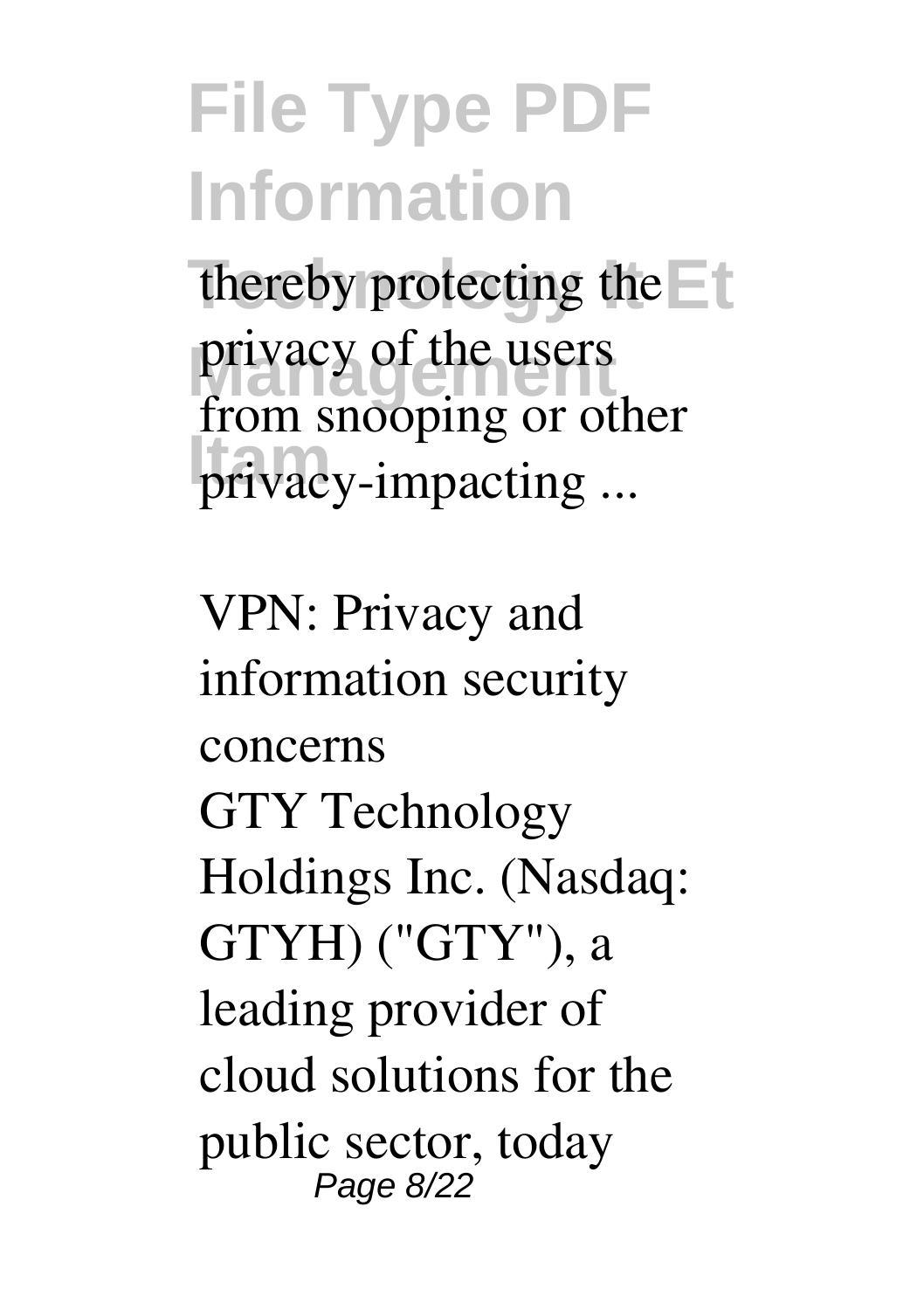announced that GTY's **Chief Executive Officer** and GTY's ... and President, TJ Parass

*GTY Technology Holdings to Present at D.A. Davidson 20th Annual Software and Internet Conference* The Covid-19 pandemic increased the pace of change in clients<sup>[]</sup> relationships with the Page 9/22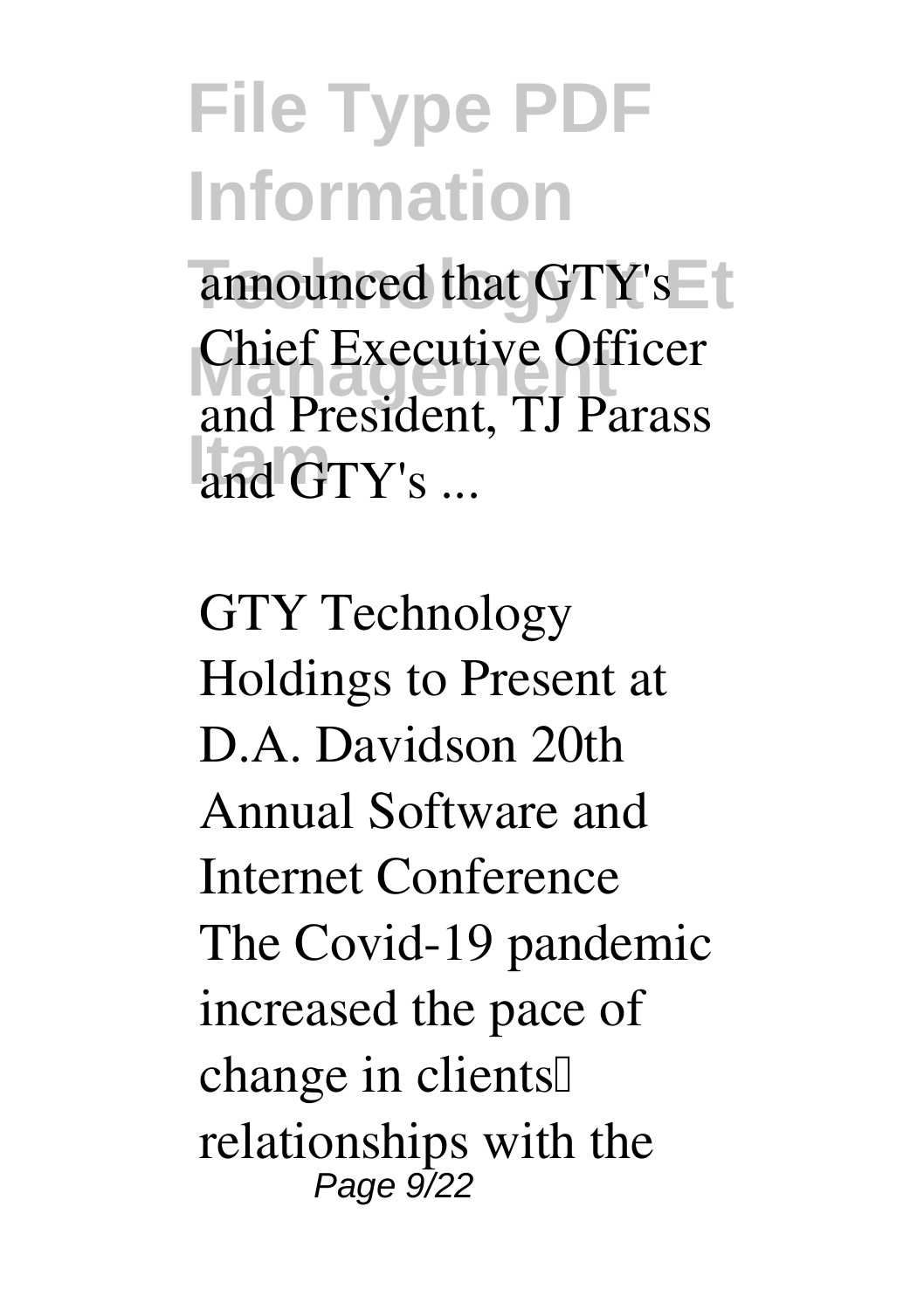**Technology Items** mobility restrictions better use of information forcing banks to make technology to ...

**Banks**<sup>[]</sup> IT adoption and *lending during the pandemic* will be participating in the Deutsche Bank Virtual Technology Conference today, September 10, 2021. Page 10/22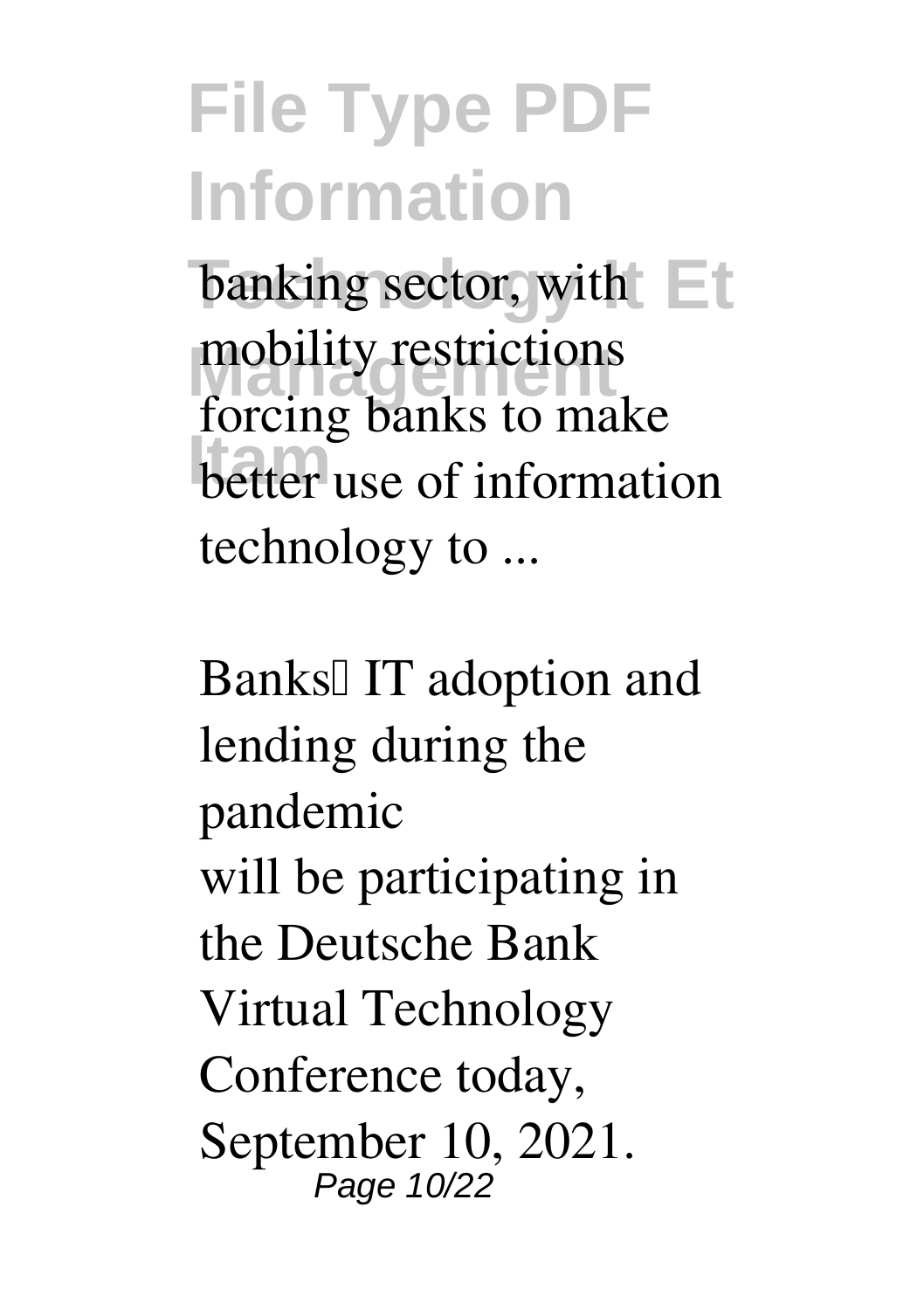The fireside chat will  $\Box$ **begin at 2:45pm ET and Italiansky**<br> **Ital** will be available via live replay ...

*Dave to Participate in Deutsche Bank's Virtual Technology Conference* When a man initially presents with metastatic disease, or fails initial systemic therapy, our approach has to be Page 11/22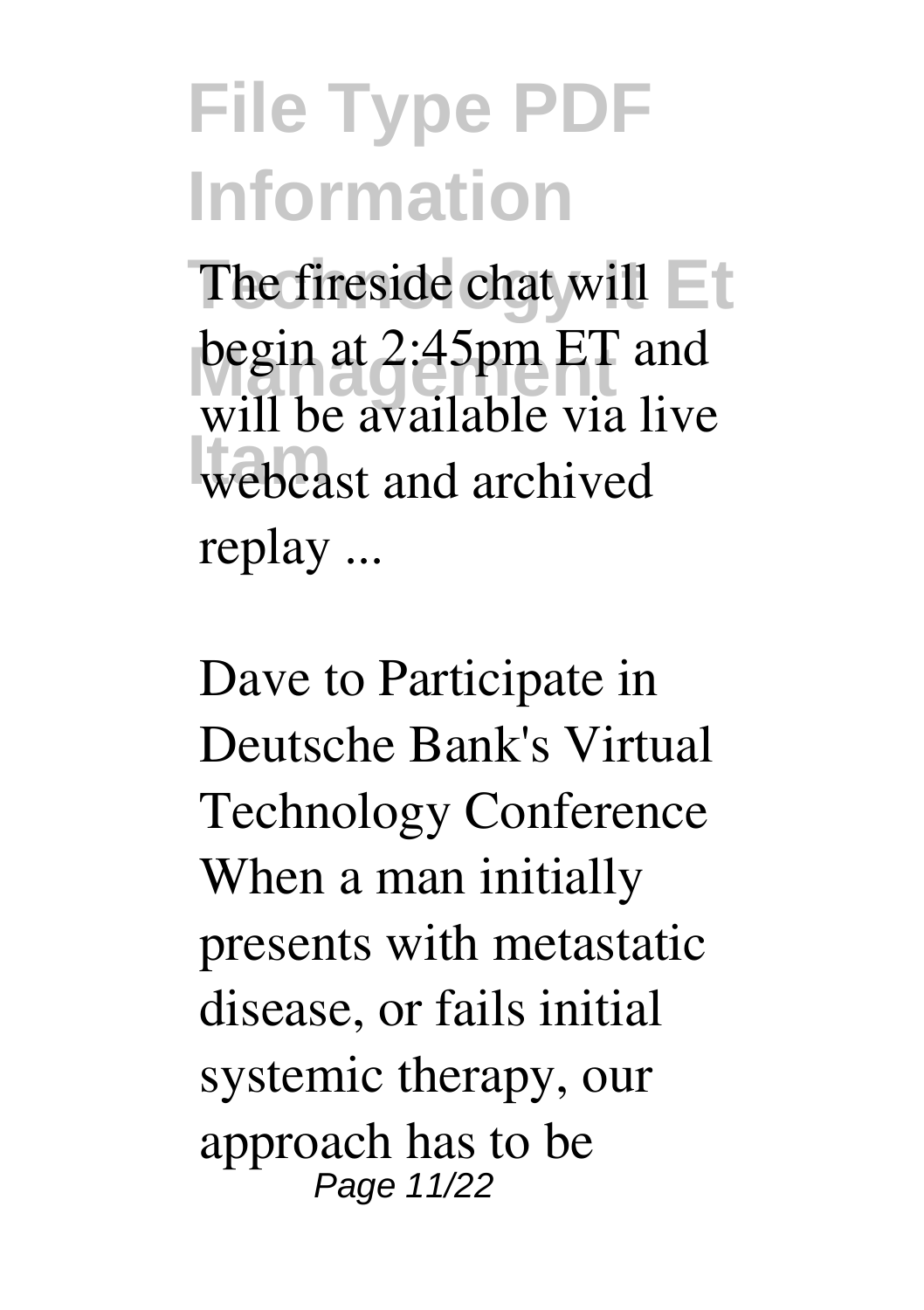different. We are more concerned that their aggressive,<sup>[]</sup> says disease is more Leonard ...

*Emerging Treatment Options for the Management of Metastatic Castrationresistant Prostate Cancer* Nerdy, a leading platform for delivering live online learning, Page 12/22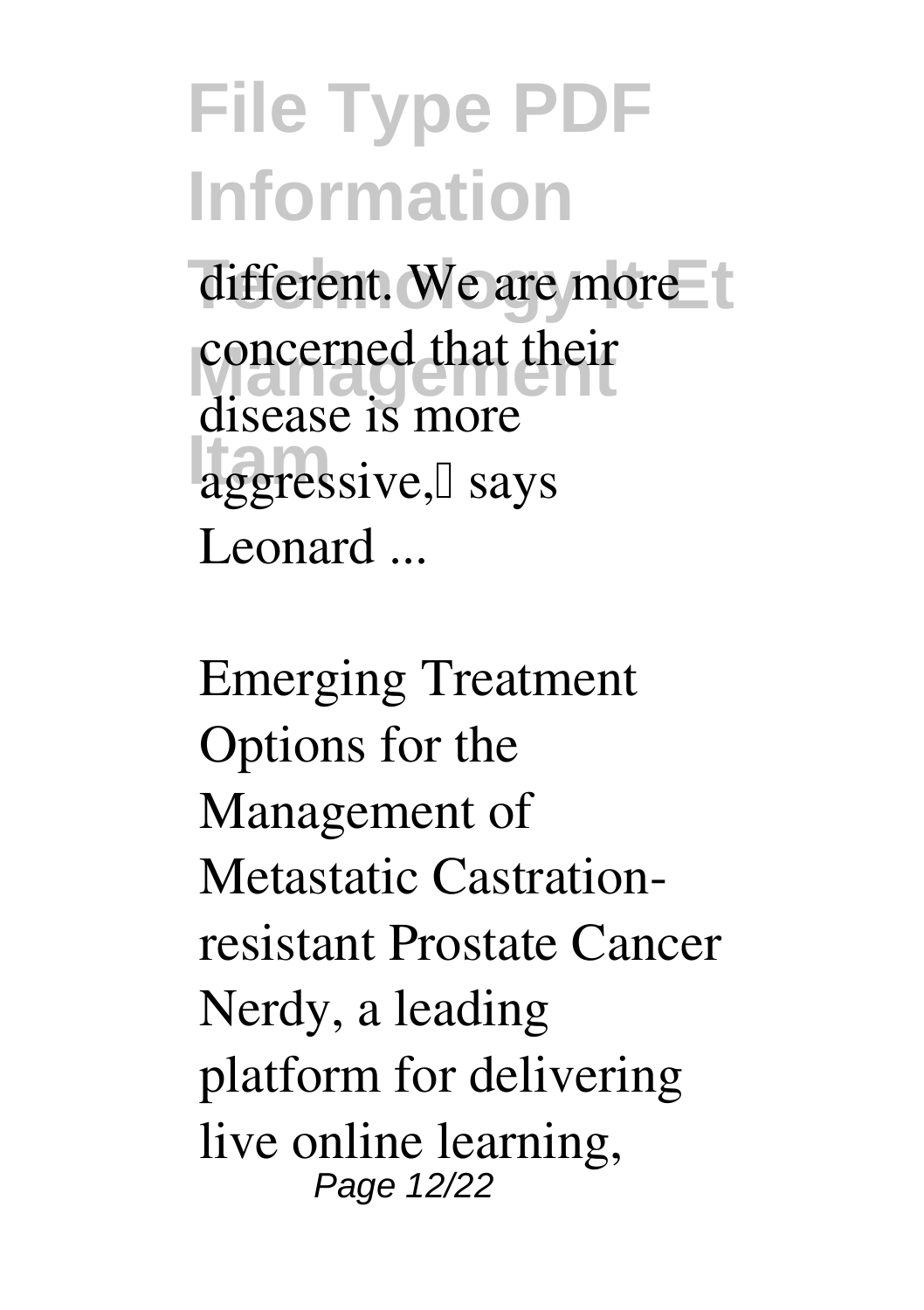today announced that Chuck Cohn, Founder, **Executive Officer, and** Chairman & Chief Jason Pello, Chief Financial Officer, will present ...

*Nerdy to Participate Virtually at the Deutsche Bank 2021 Technology Conference* Smith+Nephew (LSE:SN, NYSE:SNN), Page 13/22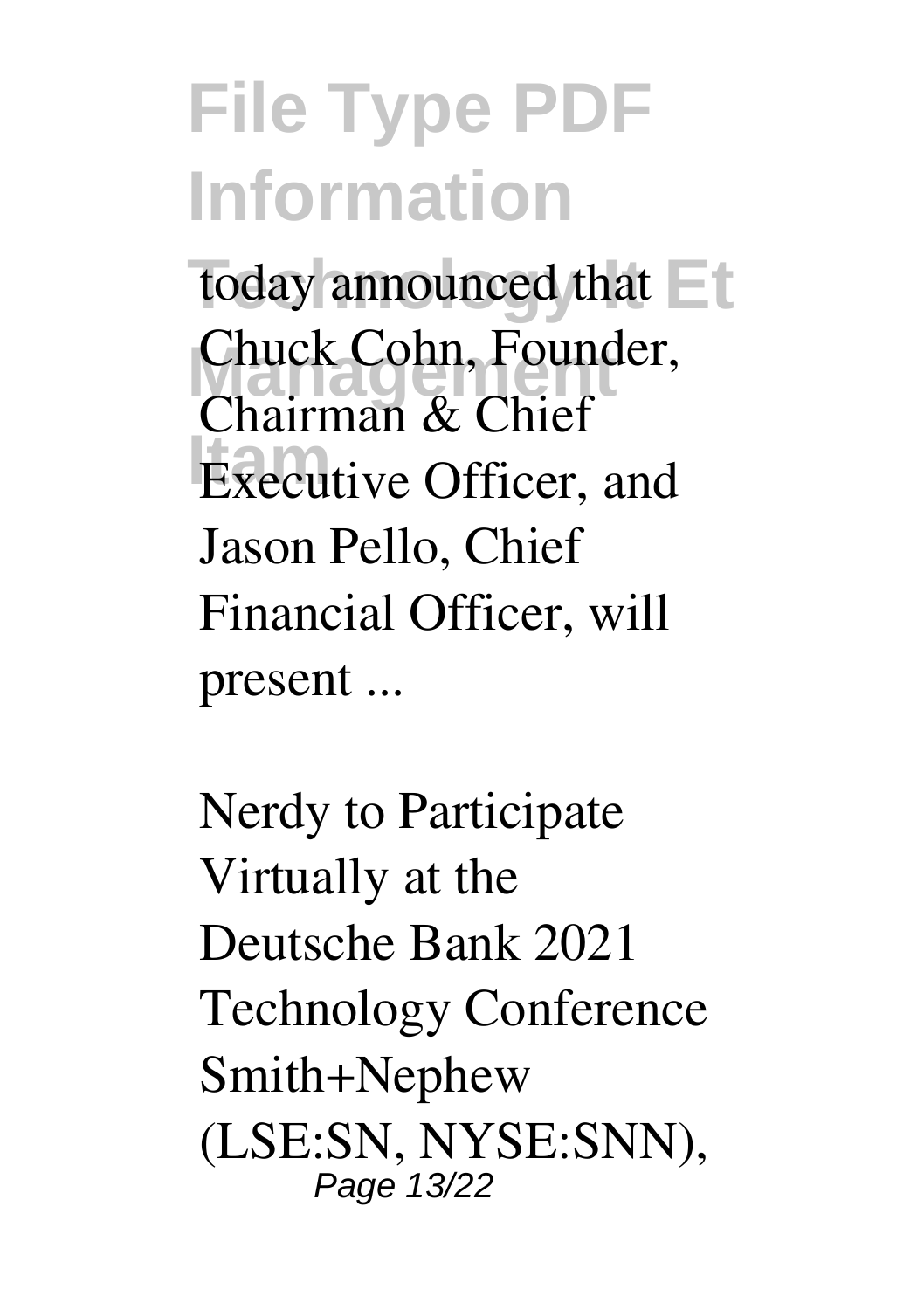the global medical  $||\cdot||_1$ technology business, **Itam** showcase its latest today announces it will Sports ...

*Smith+Nephew to feature new Sports Medicine technology for joint repair and connected arthroscopic tower during AAOS 2021 Annual Meeting* Nextdoor today released Page 14/22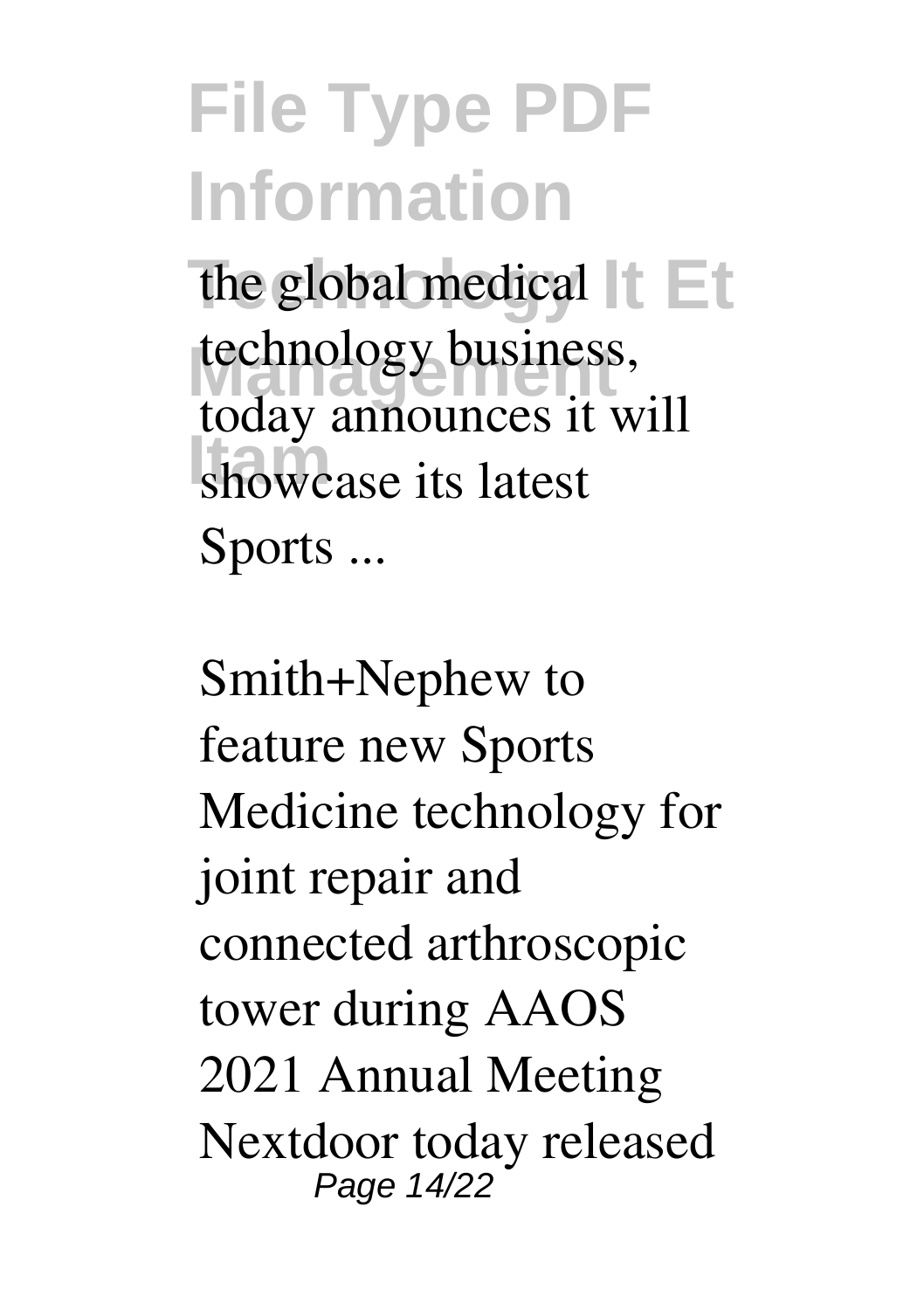registration information for its previously Investor Day, to be held announced virtual on Monday, September 20, 2021, beginning at  $12:30$  ...

*Nextdoor provides registration information for 2021 virtual Investor Day* First daily wear lens developed by Johnson & Page 15/22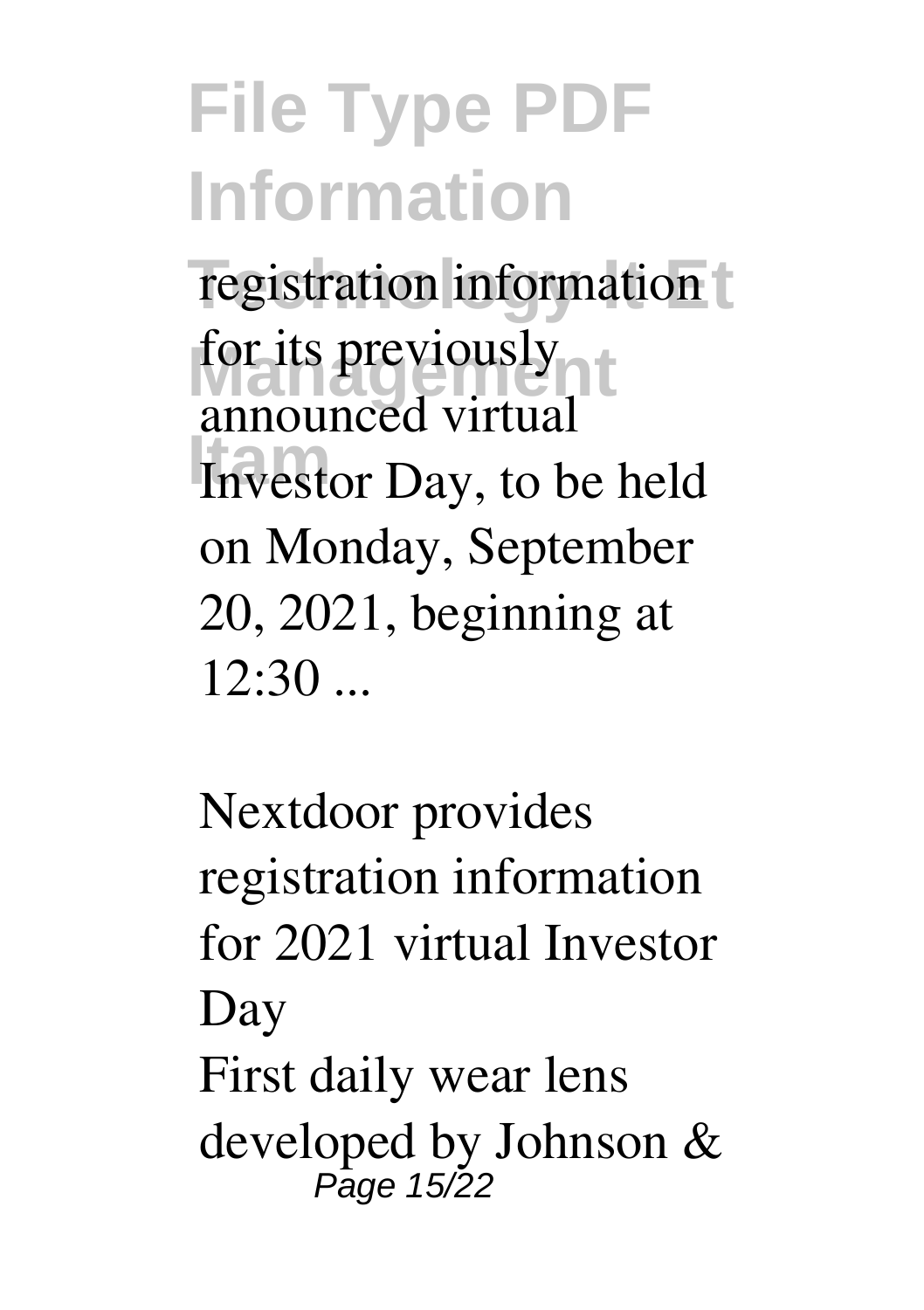**Johnson Vision as at Et breakthrough innovation** slowing the progression specifically designed for of myopia ...

*Johnson & Johnson Vision Receives Approval in Canada for ACUVUE® Abiliti™ 1-Day Soft Therapeutic Lenses for Myopia Management* Risk Assessment and Page 16/22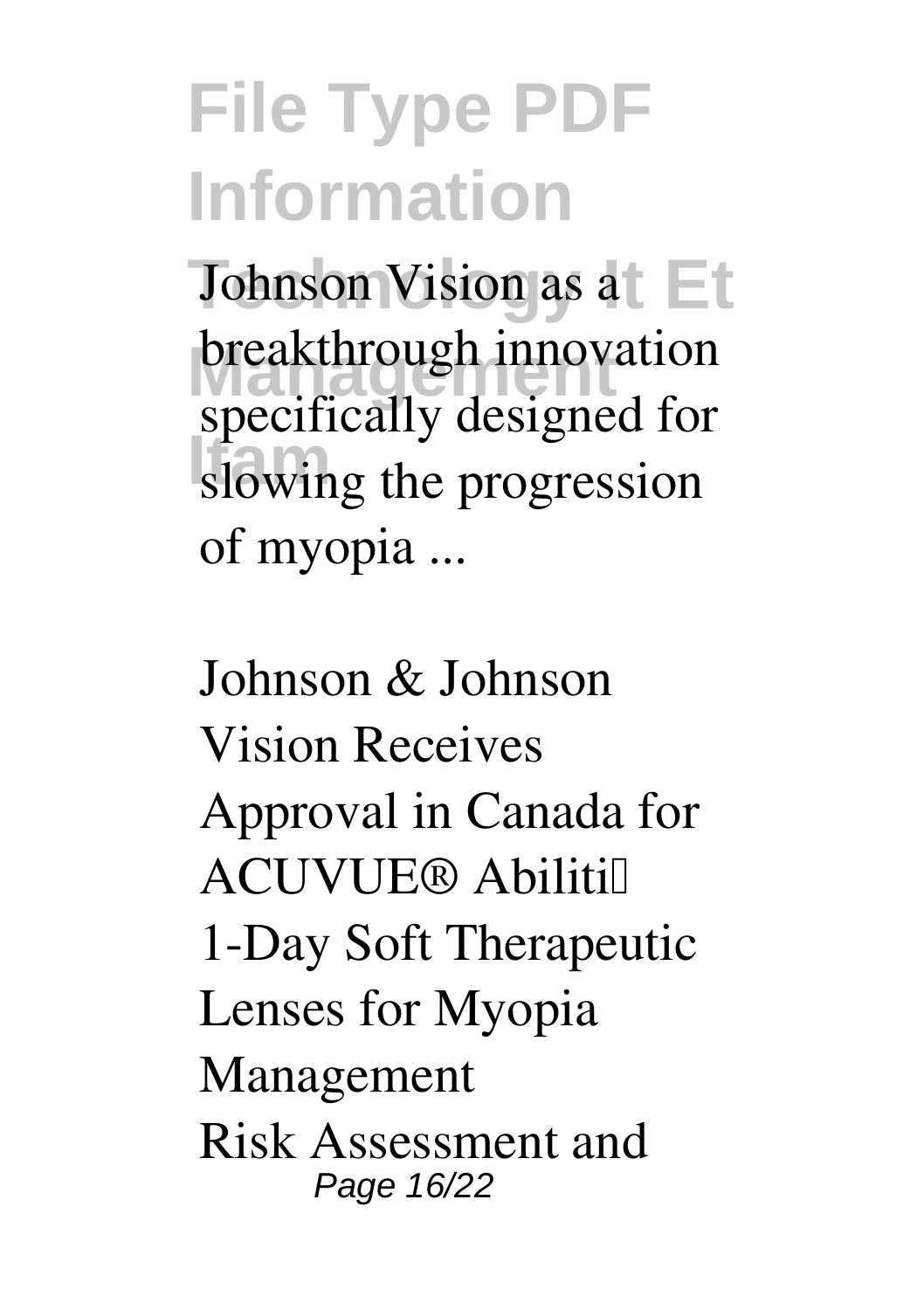**Refined Management of Blood Collection and Itam** COVID-19 Epidemic. Blood Collection and Supply during the Open Journal of Nursing, 11, 668-675. doi: 10.4236/ojn.2021.1 18056 . The global outbreak of the ...

*Risk Assessment and Refined Management of Blood Collection and Supply during the* Page 17/22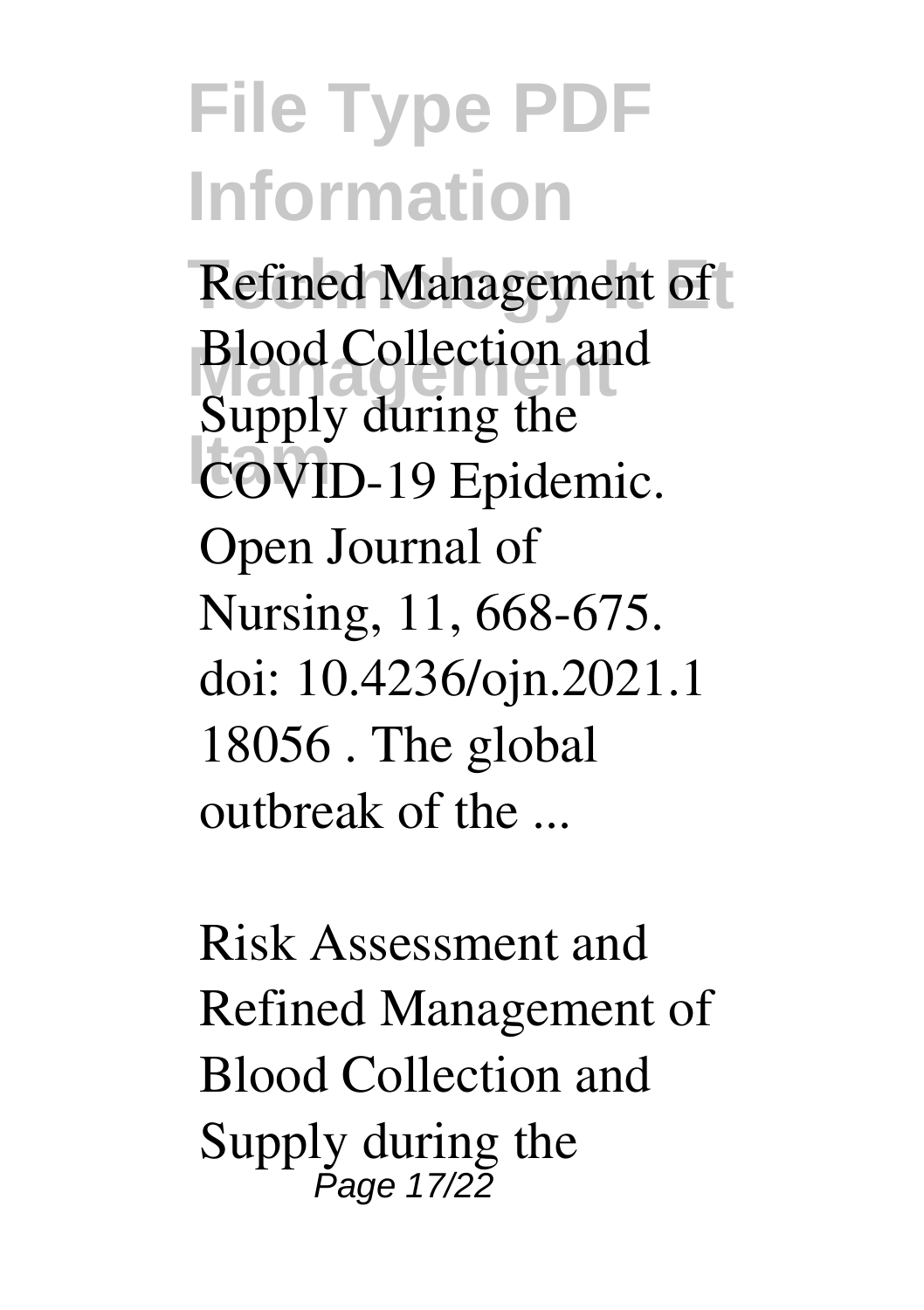**File Type PDF Information COVID-19 Epidemic ()** Panzura has been<br> **Report is the D Management Insight** shortlisted for the Data Awards 2021 in the category of Most Innovative Data Management Provider. The prestigious awards are given each year to recognize the ...

*Panzura Advances Alongside World-Class* Page 18/22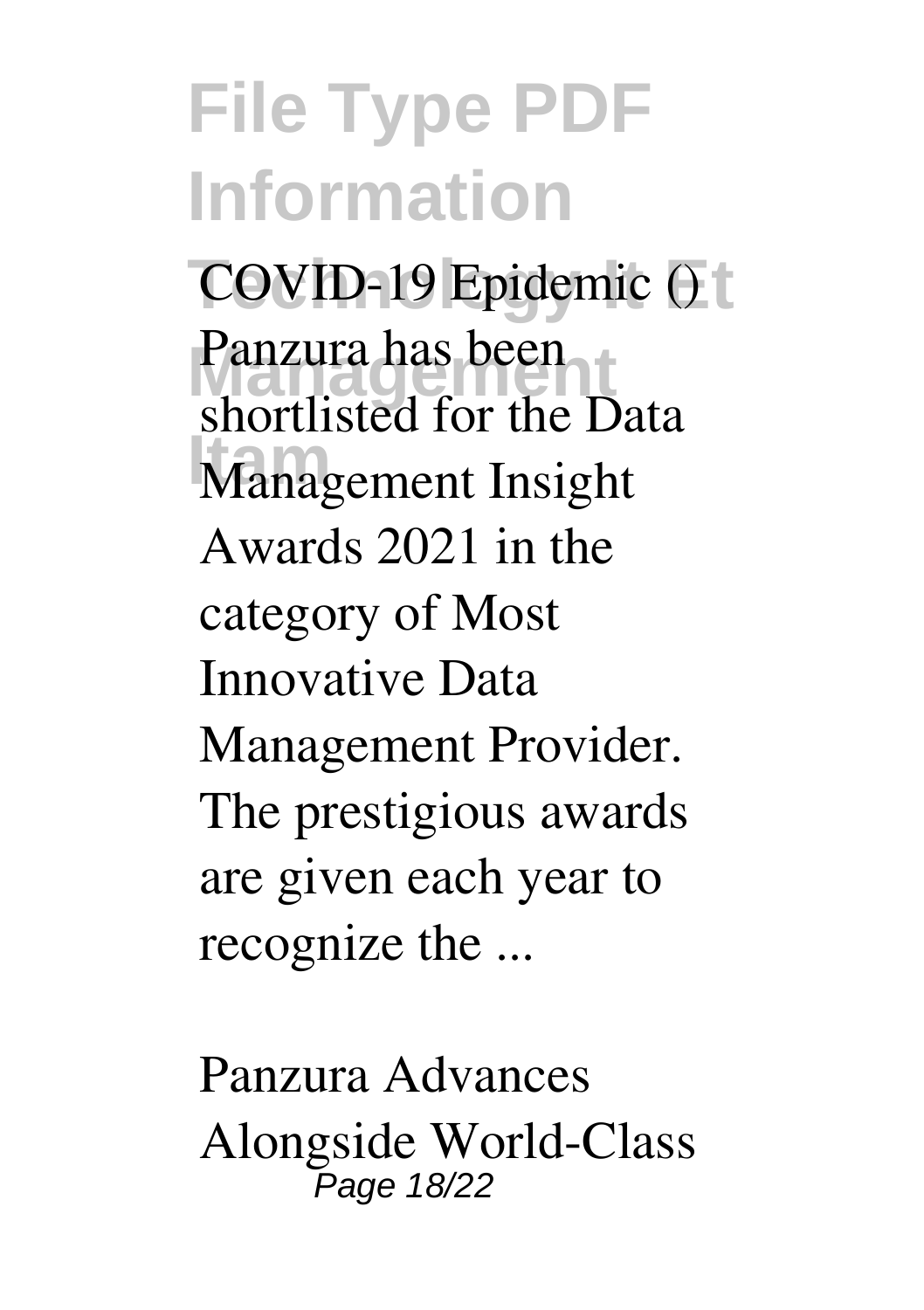Financial and Capital  $\equiv$ t **Markets Stalwarts to Itam** *Management Insight Final Vote in Data Awards* Zuora, Inc. (NYSE: ZUO), the leading cloudbased subscription management platform provider, today announced its participation in the following upcoming investor Page 19/22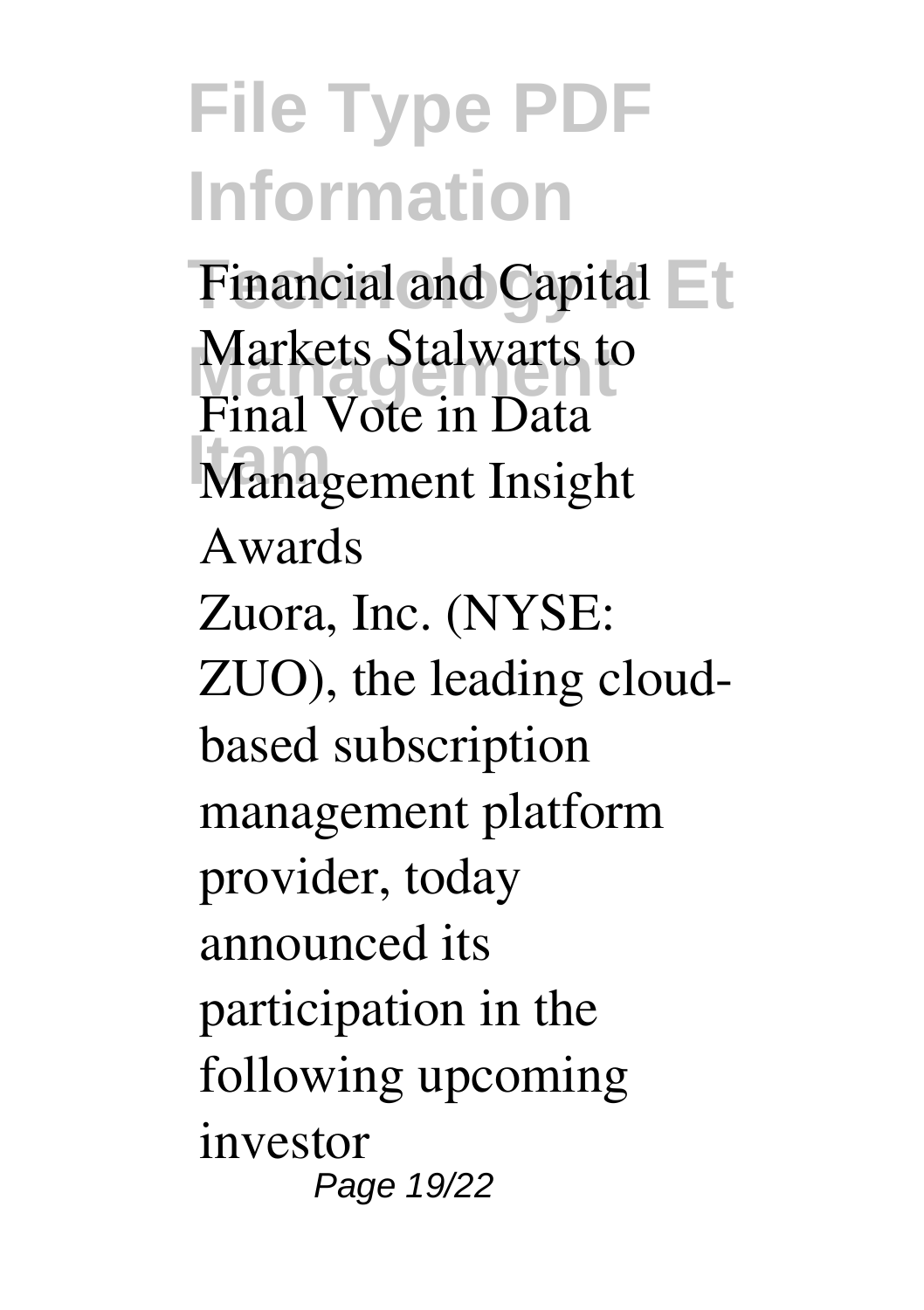events:Deutsche Bank<sup>[]</sup>s **Wirtual gement** 

**Zuora Management to** *Participate in Upcoming Virtual Investor Events* Skillz Inc. (NYSE: SKLZ), the leading mobile games platform bringing fair and fun competition to players worldwide, today announced that its CEO and founder, Andrew Page 20/22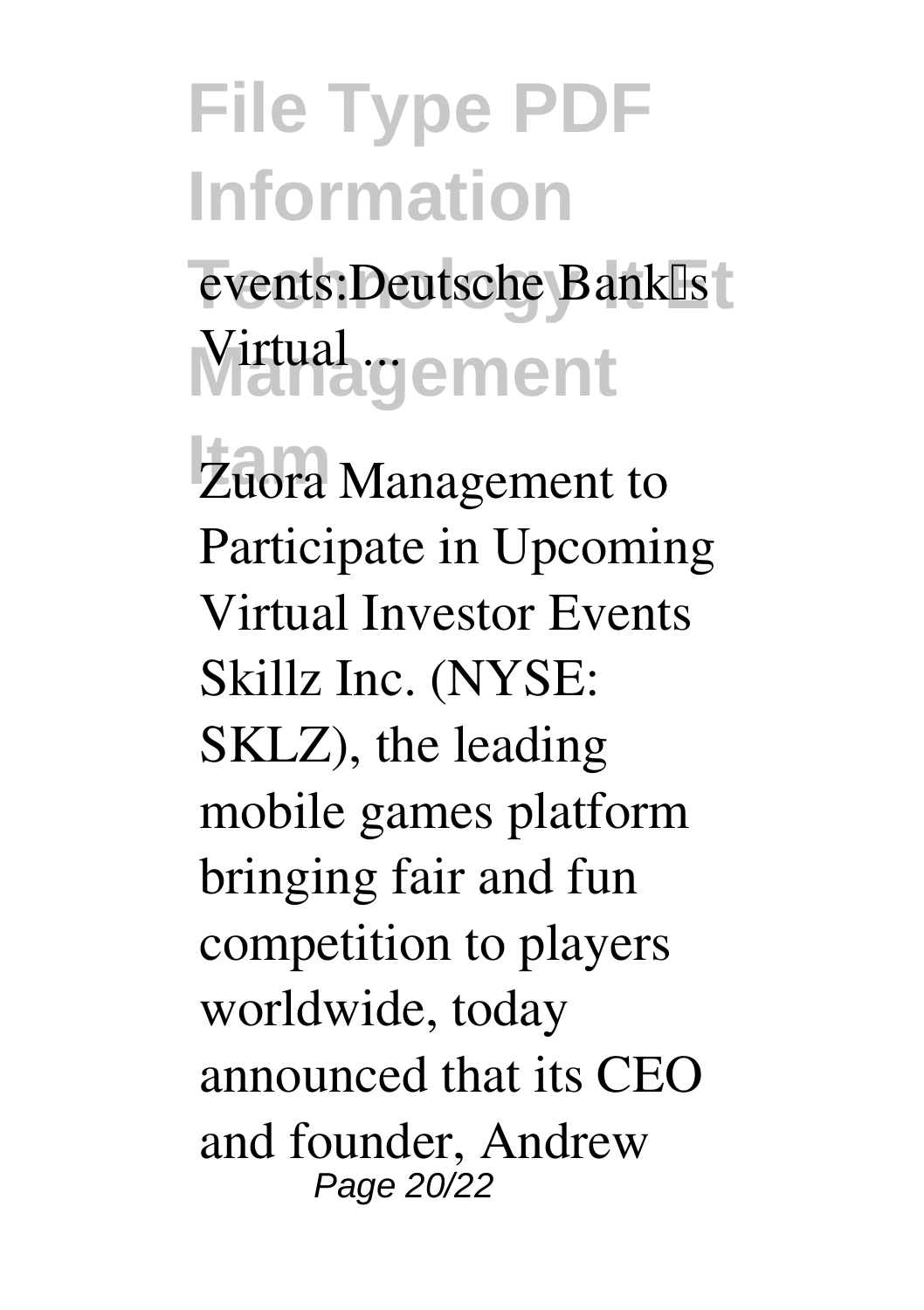## **File Type PDF Information** Paradise, will participate

**Management** 

**Skillz** to Participate in *Citigroup's 2021 Global Technology Virtual Conference* BARCELONA, Spain and WESTBURY, N.Y., Aug. 31, 2021 /PRNewswire/ -- Wallbox, a leading provider of electric vehicle (EV) charging Page 21/22